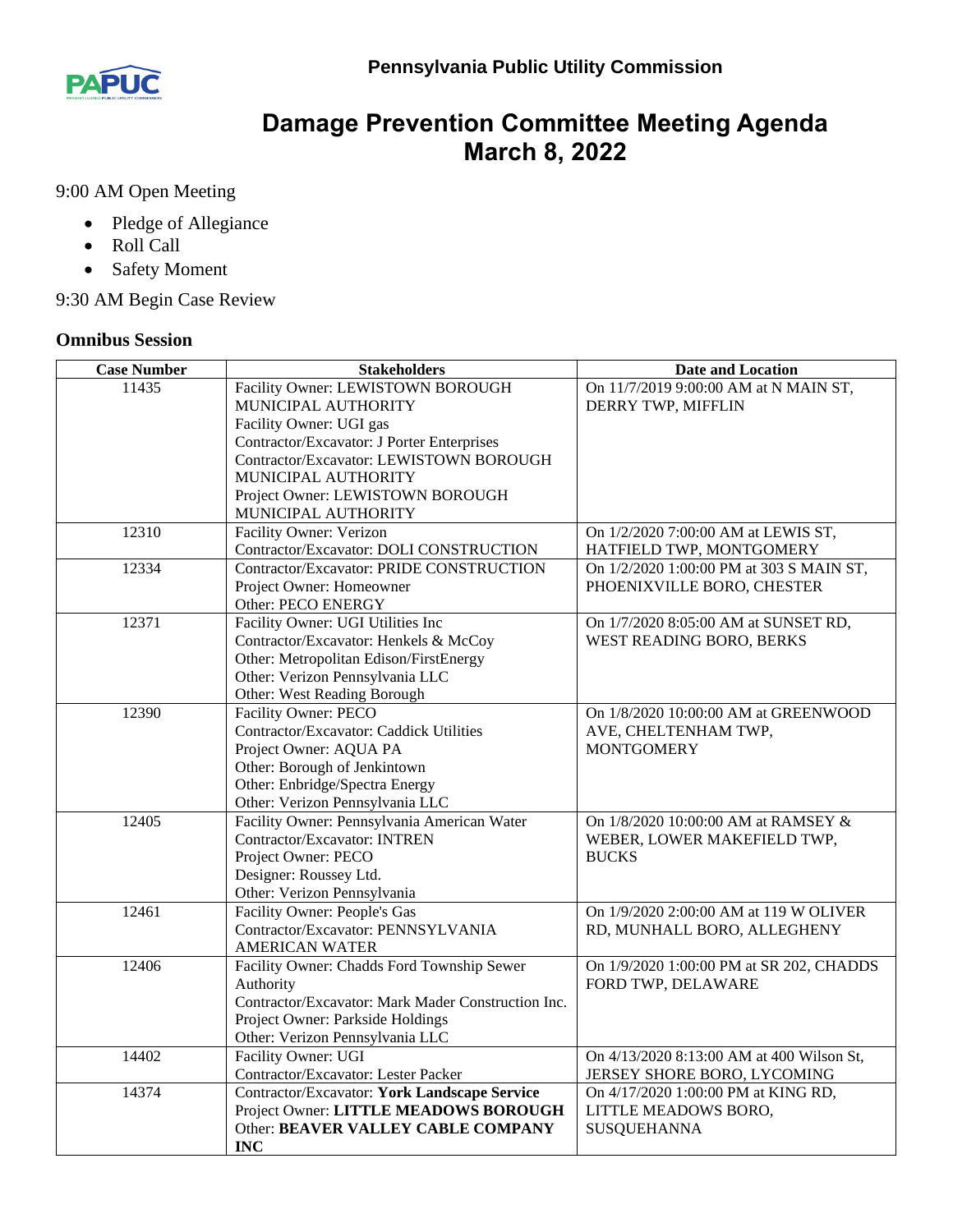| <b>Case Number</b> | <b>Stakeholders</b>                                             | <b>Date and Location</b>                                     |
|--------------------|-----------------------------------------------------------------|--------------------------------------------------------------|
| 14766              | Facility Owner: UGI Utilities Inc.                              | On 5/12/2020 9:29:00 AM at 1405 E. Main                      |
|                    | Contractor/Excavator: Martin Pole Barns LLC                     | Street, ANNVILLE TWP, LEBANON                                |
| 16495              | <b>Contractor/Excavator: Osmose Utility Services</b>            | On 6/4/2020 2:00:00 AM at 3290 Yohe Rd,                      |
|                    | Project Owner: Penelec / First Energy                           | CORYDON TWP, MCKEAN                                          |
| 15621              | Facility Owner: PECO                                            | On 6/4/2020 9:00:00 AM at 59 GRIFFIN                         |
|                    | Contractor/Excavator: GILLEO ELECTRIC                           | WAY, LOWER MAKEFIELD TWP, BUCKS                              |
| 16473              | Facility Owner: UGI Utilities, Inc.                             | On 6/20/2020 8:00:00 AM at 131 Cemetary St,                  |
|                    | Contractor/Excavator: C & C Masonry and Concrete                | ARCHBALD BORO, LACKAWANNA                                    |
|                    | Other: C & C Masonry and Concrete                               |                                                              |
| 16924              | Facility Owner: COLUMBIA GAS OF PA - EAST                       | On 7/14/2020 11:11:00 AM at 966 COUGAR                       |
|                    | Contractor/Excavator: Cantarero Construction LLC                | POINTE CIR, Springfield Township,                            |
|                    | Project Owner: Shilo Technology Inc                             | Loganville Borough, YORK                                     |
| 16479              | <b>Facility Owner: Peoples</b>                                  | On 7/15/2020 8:23:00 AM at 1104 Woodward                     |
|                    | Contractor/Excavator: LINDY PAVING                              | Ave, APOLLO BORO, ARMSTRONG                                  |
| 16639              | Facility Owner: PECO ENERGY                                     | On 7/17/2020 10:00:00 AM at 1007 HARSTON                     |
|                    | Contractor/Excavator: HILL CONCRETE & STONE                     | LN, SPRINGFIELD TWP, MONTGOMERY                              |
|                    | Other: Infrasource                                              |                                                              |
| 17131              | <b>Facility Owner: UGI Utilites</b>                             | On 7/23/2020 10:00:00 AM at 1 Stonegate                      |
|                    | Contractor/Excavator: PA Department of                          | Village, QUAKERTOWN BORO, BUCKS                              |
|                    | TransportationContractor/Excavator: PA Department               |                                                              |
|                    | of Transportation                                               |                                                              |
| 17116              | Facility Owner: COLUMBIA GAS OF PA - EAST                       | On 7/31/2020 8:29:00 AM at 17 ERVIN DR,                      |
|                    | Contractor/Excavator: RT Barclay Construction                   | SHREWSBURY TWP, YORK                                         |
| 17452              | Facility Owner: TEXAS EASTERN/Enbridge                          | On 8/8/2020 9:00:00 AM at 300 Hite Lane                      |
|                    | Contractor/Excavator: Homeowner                                 | Duncansville PA 16635, FREEDOM TWP,                          |
|                    |                                                                 | <b>BLAIR</b>                                                 |
| 20296              | Facility Owner: CenturyLink                                     | On 10/29/2020 11:00:00 AM at                                 |
|                    | Facility Owner: Columbia Gas                                    | MAYVIEW/BOYCE, SOUTH FAYETTE                                 |
|                    | <b>Facility Owner: Comcast</b>                                  | TWP, ALLEGHENY                                               |
|                    | Facility Owner: Verizon                                         |                                                              |
|                    | Facility Owner: Windstream                                      |                                                              |
| 20956              | Contractor/Excavator: INFRASOURCE                               | On 11/24/2020 8:00:00 AM at 5 TWILIGHT                       |
|                    | Facility Owner: PECO ENERGY                                     |                                                              |
|                    | Contractor/Excavator: Joseph Deluca Contractor and<br>Builder   | CIR, UPPER PROVIDENCE TWP,                                   |
| 23168              |                                                                 | <b>MONTGOMERY</b><br>On 4/16/2021 6:00:00 PM at 190 CHESTNUT |
|                    | Facility Owner: Columbia Gas<br>Contractor/Excavator: Homeowner | ST, UNIONTOWN CITY, FAYETTE                                  |
|                    | Other: North Union Township Fayette                             |                                                              |
|                    | Other: North Union Township Municipal Svcs Auth                 |                                                              |
| 23413              | Facility Owner: PECO                                            | On 4/17/2021 10:00:00 AM at 214 N UNION                      |
|                    | Contractor/Excavator: HOMEOWNER                                 | ST, KENNETT SQUARE BORO, CHESTER                             |
| 23423              | Facility Owner: PECO                                            | On 4/20/2021 12:00:00 PM at 104 DOE LN,                      |
|                    | Contractor/Excavator: Homeowner                                 | KENNETT TWP, CHESTER                                         |
|                    | Other: Infrasource                                              |                                                              |
|                    |                                                                 |                                                              |

## **Full Session** (parties in **bold** are disputing penalties)

| <b>Case Number</b> | <b>Stakeholders</b>                               | Date and Location                      |
|--------------------|---------------------------------------------------|----------------------------------------|
| 18127              | <b>Facility Owner: Peoples Gas</b>                | On 9/1/2020 10:00:40 AM at ANITA AVE,  |
|                    | Contractor/Excavator: A. Folino Construction Inc. | PITTSBURGH CITY, ALLEGHENY             |
|                    | Other: PITTSBURGH WATER & SEWER                   |                                        |
|                    | <b>AUTHORITY THE</b>                              |                                        |
| 11043              | Facility Owner: Columbia Gas of PA                | On 10/23/2019 10:15:00 AM at 152 GLENN |
|                    | Contractor/Excavator: Home Owner                  | RD, ELK TWP, CLARION                   |
|                    | Other: Deitz Gas and Oil Inc.                     |                                        |
|                    | <b>Other: Elk Township Clarion County</b>         |                                        |
|                    | Other: UGI                                        |                                        |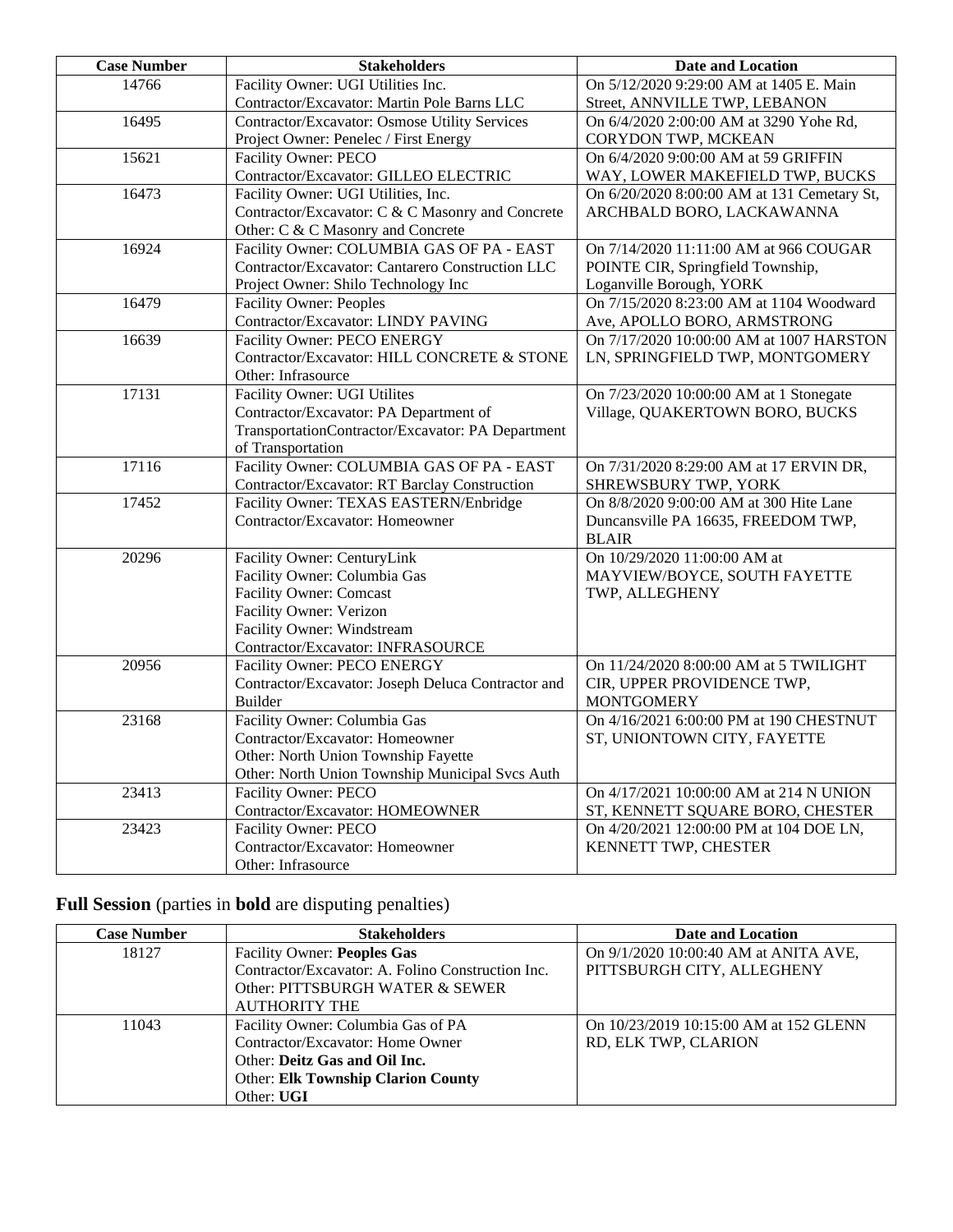| <b>Case Number</b> | <b>Stakeholders</b>                                                            | <b>Date and Location</b>                     |
|--------------------|--------------------------------------------------------------------------------|----------------------------------------------|
| 21324              | Facility Owner: Columbia Gas of PA - Central                                   | On 12/22/2020 3:20:00 PM at 21 ST THOMAS     |
|                    | Contractor/Excavator: A. Folino Construction                                   | ST, PITTSBURGH CITY, ALLEGHENY               |
|                    | Project Owner: Pittsburgh Water and Sewer                                      |                                              |
|                    | Authority                                                                      |                                              |
|                    | Designer: Collective Efforts                                                   |                                              |
|                    | Designer: JOHNSON, MIRMIRAN AND                                                |                                              |
|                    | THOMPSON (JMT)                                                                 |                                              |
| 16535              | Facility Owner: PECO ENERGY                                                    | On 7/7/2020 1:00:00 PM at 3001 ANZAC         |
|                    | Contractor/Excavator: Water & Stone LLC                                        | AVE, ABINGTON TWP, MONTGOMERY                |
|                    | Project Owner: Homeowner                                                       |                                              |
| 15092              | Facility Owner: UGI Utilities Inc                                              | On 4/15/2020 11:00:00 AM at 31 S Madison St, |
|                    | Contractor/Excavator: Bartman's Plumbing,                                      | <b>BOYERTOWN BORO, BERKS</b>                 |
|                    | <b>Heating, and Air Conditioning</b>                                           |                                              |
|                    | Project Owner: INFRAMARK                                                       |                                              |
| 14829              | Facility Owner: PEOPLES GAS COMPANY LLC                                        | On 3/29/2020 2:12:00 PM at 603 N CENTER      |
|                    | Contractor/Excavator: VERIZON                                                  | ST, EBENSBURG BORO, CAMBRIA                  |
|                    | Project Owner: VERIZON PENNSYLVANIA, LLC<br>Other: Comcast Cable               |                                              |
|                    | <b>Other: Ebensburg Borough</b>                                                |                                              |
| 14414              | Facility Owner: Greater Johnstown Water Authority                              | On 4/21/2020 11:00:00 AM at Louisa Place,    |
|                    | Contractor/Excavator: D&M Contracting                                          | FERNDALE BORO, CAMBRIA                       |
|                    | Project Owner: Peoples Gas Company LLC                                         |                                              |
|                    | Designer: EADS Group                                                           |                                              |
|                    | Designer: Peoples Gas Company LLC                                              |                                              |
|                    | Other: Ferndale Borough                                                        |                                              |
| 15848              | Facility Owner: PEOPLES GAS COMPANY LLC                                        | On 5/18/2020 11:49:00 AM at 236 Spring Rd.,  |
|                    | Contractor/Excavator: COWANSHANNOCK                                            | COWANSHANNOCK TWP, ARMSTRONG                 |
|                    | <b>TOWNSHIP</b>                                                                |                                              |
|                    | Project Owner: Cowanshannock Township                                          |                                              |
| 22354              | Facility Owner: UGI Utilities, Inc.                                            | On 3/10/2021 1:00:00 PM at 2 May St.,        |
|                    | Contractor/Excavator: 3 D M Plumbing LLC                                       | Moosic, MOOSIC BORO, LACKAWANNA              |
|                    | Project Owner: American Water Resources                                        |                                              |
|                    | Other: Moosic Borough                                                          |                                              |
|                    | Other: PA American Water                                                       |                                              |
| 15056              | Facility Owner: PECO ENERGY                                                    | On 5/16/2020 9:00:00 AM at 19 ARDMOOR        |
|                    | Contractor/Excavator: Powell Drilling & Services                               | LN, CHADDS FORD TWP, DELAWARE                |
|                    | Contractor/Excavator: Sammy Masonry                                            |                                              |
|                    | Other: VERIZON                                                                 |                                              |
| 12822              | Facility Owner: UGI<br><b>Contractor/Excavator: Rills Construction Service</b> | On 1/29/2020 12:00:00 PM at W VINE ST,       |
|                    | Project Owner: Verizon                                                         | SHIREMANSTOWN BORO, CUMBERLAND               |
|                    | Other: CENTURY LINK                                                            |                                              |
|                    | Other: COMCAST                                                                 |                                              |
|                    | Other: FRONTIER COMMUNICATION                                                  |                                              |
|                    | <b>SOLUTIONS</b>                                                               |                                              |
|                    | Other: PPL                                                                     |                                              |
| 17980              | Facility Owner: UGI UTILITIES                                                  | On 9/8/2020 12:23:00 AM at S BROWN ST,       |
|                    | Contractor/Excavator: SOLID STATE MASONRY                                      | LEWISTOWN BORO, MIFFLIN                      |
|                    | Project Owner: LEWISTOWN BORO                                                  |                                              |
|                    | Designer: EADS Group                                                           |                                              |
| 14391              | Facility Owner: NATIONAL FUEL GAS DIST                                         | On 4/1/2020 10:00:00 AM at 16 HAMLIN ST,     |
|                    | Project Owner: Smethport Borough Authority                                     | SMETHPORT BORO, MCKEAN                       |
|                    | Project Owner: SMETHPORT BOROUGH                                               |                                              |
|                    | <b>ELECTRIC DEPARTMENT</b>                                                     |                                              |
| 12519              | Facility Owner: WESTMORELAND CO MUNI                                           | On 1/14/2020 12:00:00 PM at 275 CENTER       |
|                    | <b>AUTH OF</b>                                                                 | ST, MCKEESPORT CITY, ALLEGHENY               |
|                    | Contractor/Excavator: General Trade Corp                                       |                                              |
|                    | Project Owner: General Trade Corp                                              |                                              |
|                    | Other: City of McKeesport                                                      |                                              |